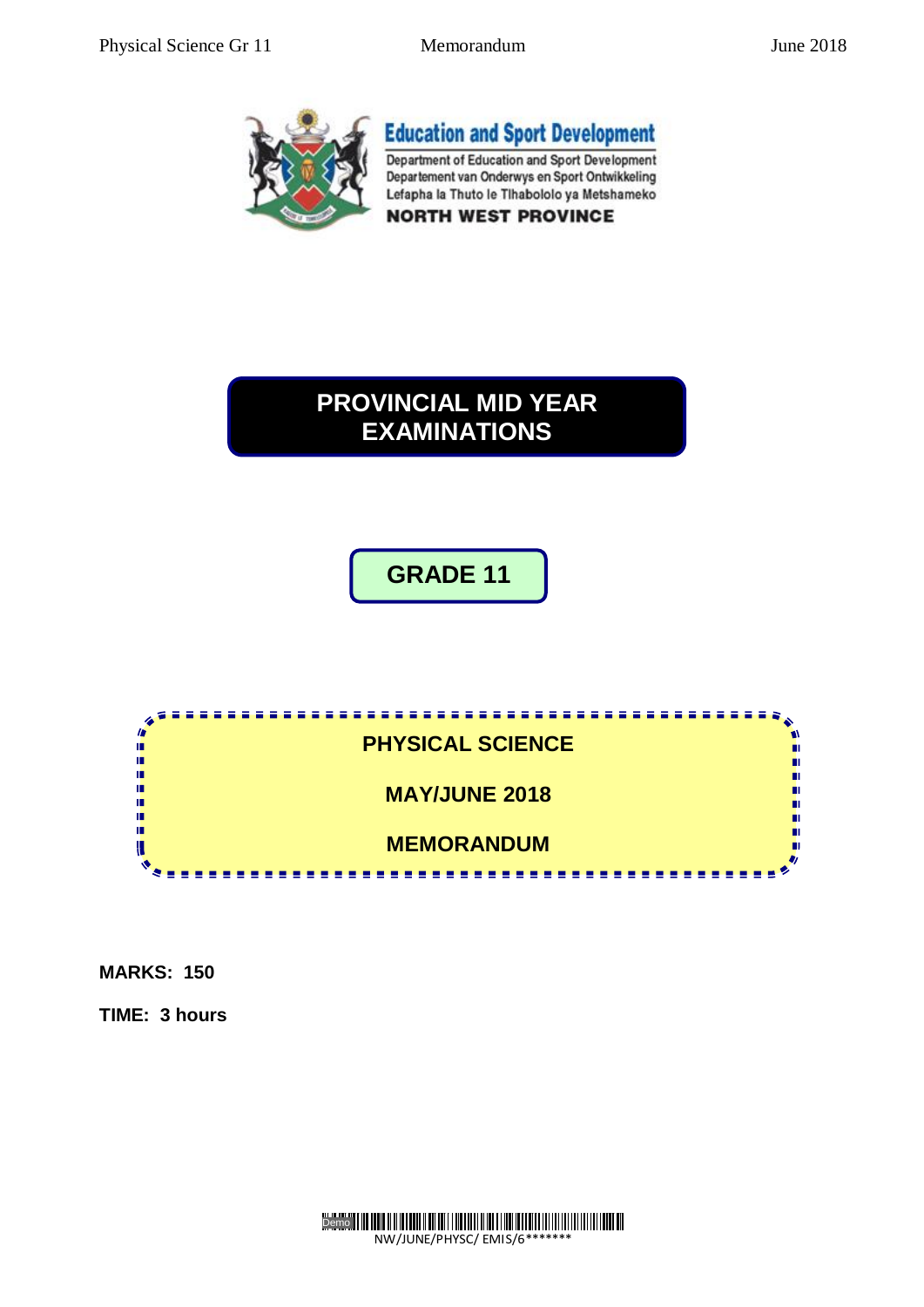#### **MEMORANDUM QUESTION 1 / VRAAG 1**

- 1.1 B✓✓ 1.2 A√√ 1.3 B✓✓ 1.4 B✓✓
- 1.5 B✓✓
- 1.6 A✓✓
- 1.7 D√√
- 1.8 D✓✓
- 1.9 D✓✓
- 1.10 A✓✓ **[20]**

## **QUESTION 2 / VRAAG 2**

2.1 An object is in **equilibrium** if it remains in a state of rest or motion at constant velocity with a zero resultant / net force acting on it. √ √

'n Voorwerp is in ewewig as dit in rus is of met 'n konstante snelheid beweeg met geen resulterende / netto krag wat daarop inwerk nie.✓✓ (2)

2.2



| $\sqrt{F}$ g / w (lower case) and direction of arrow<br>Fg / w (klein letter), rigting en pylpunt |  |
|---------------------------------------------------------------------------------------------------|--|
| $\sqrt{T_A}$ and direction correct                                                                |  |
| T <sub>A</sub> en rigting korrek                                                                  |  |
| $\sqrt{T_B}$ and direction correct                                                                |  |
| $T_B$ en rigting korrek                                                                           |  |
| $\sqrt{ }$ an angle shown / 'n hoek aangetoon                                                     |  |
| <b>ANY CORRECT TRIANGLE</b>                                                                       |  |
| <b>ENIGE KORREKTE DRIEHOEK</b>                                                                    |  |
|                                                                                                   |  |

2.3

2.3.1 **OPTION 1 /OPSIE 1**

$$
\begin{array}{rcl}\n\text{Cos } 26^{\circ} & = & \frac{\mathsf{W}}{\mathsf{T}_{\mathsf{A}}} \\
\sqrt{14} & = & \frac{1620(9.8)}{\mathsf{Cos } 26^{\circ}} \\
& = & 1587 \\
& = & 17663.67 \text{N} \end{array}
$$
\n[F = mg]

 $= 1620 \times 9.8$  $= 15876 N$ ]

#### **OPTION 2/ OPSIE 2**

sin  $64^\circ$  = Fg  $T_A \sqrt{}$  $T_A = (1620 \times 9, 8)$  sin 64° ✓  $= 17663.67 \text{ N} \checkmark$  (3)

> <u>TENEN HAR EN HELDEN HAR DER FRIEDEN FRAM HAR DER FRIEDEN HAR DEN EN HELDEN FRIEDEN FRIEDEN FRIEDEN EN DER EN D</u> Demo NW/JUNE/PHYSC/ EMIS/6\*\*

2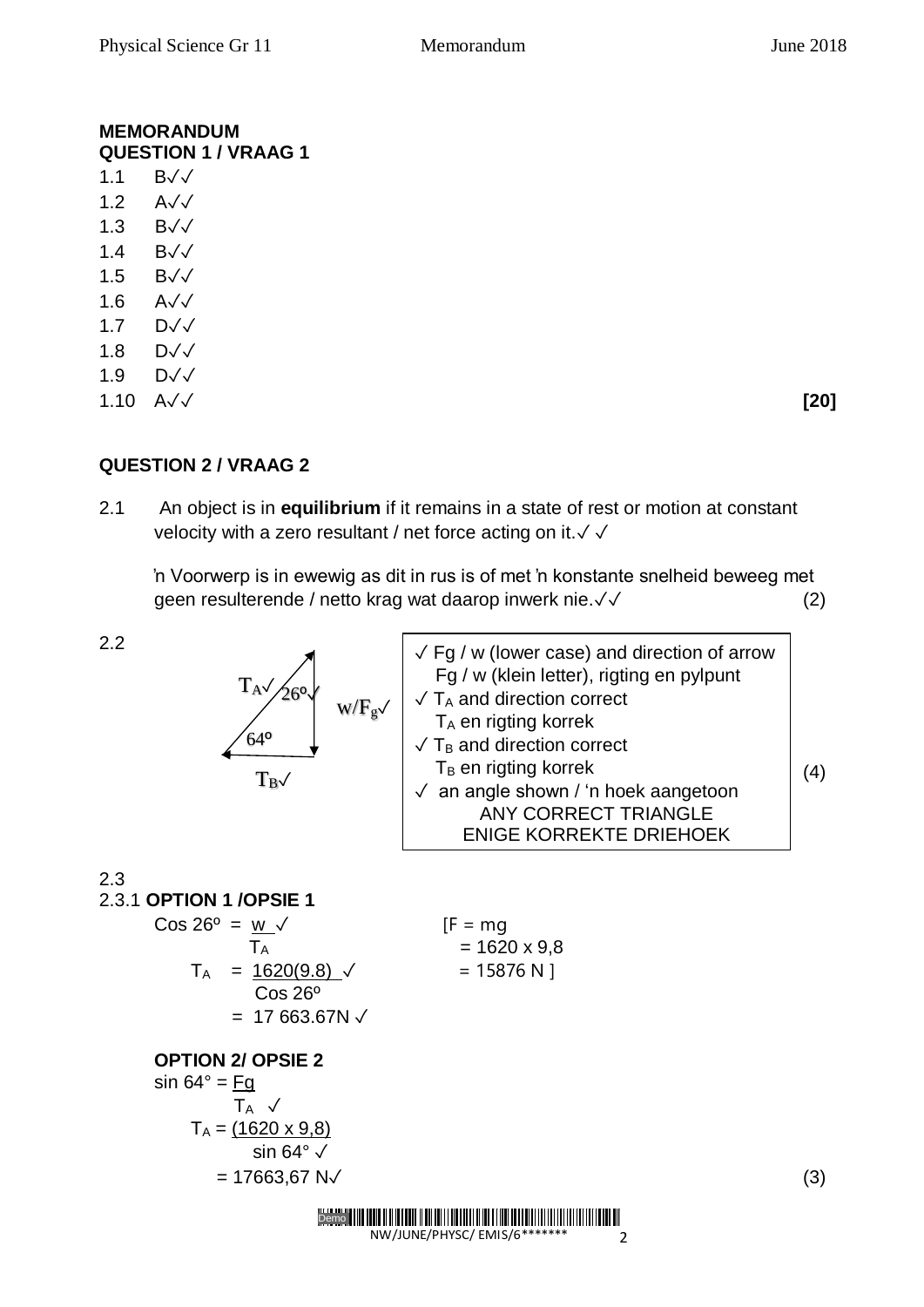#### **2.3.2 Positiewe nasien vanaf 2.3.1./ Positive marking from 2.3.1 OPTION 1 /OPSIE 1**

 $[F = ma]$  $= 1620 \times 9.8$  $= 15876 N$ 

 F<sup>g</sup> Tan 64 ̊ =TB √ 15876 = TB √ **= 7743.24N √**

 **OPSTION 2 / OPSIE 2 OPTION 3 / OPSIE 2**  $\frac{1}{\sqrt{16}}$  √  $\frac{1}{\sqrt{16}}$  √  $\sin \Theta = \Gamma_A$  Cos  $\Theta = \Gamma_A$ 



## **QUESTION 3 / VRAAG 3**

3.1 **Normal force:** The force exerted by a surface on an object✓ in contact with it and it always acts perpendicular to the surface. ✓ **Normaalkrag:** Die krag wat deur die oppervlak waarop die voorwerp rus ✓ uitgeoefen word loodreg vanaf die oppervlak.✓



(2) 3.2  $\sqrt{1}/$  (Components of weight can also be given Komponente van gewig kan ook aangedui word.) - 1 for any extra forces / -1 vir enige ekstra kragte. (max ¾) (4)  $N/F_N$ 

3.3 **Static friction** is the frictional force when an object is standing still on a surface√√, OR Static friction is the frictional force of one contact surface on another when there is no relative motion between the objects. $\sqrt{\sqrt{ }}$ 

 while **kinetic friction** is the frictional force when an object moves / slides over a surface√√ OR is the force that opposes the motion of a moving object relative to a surface OR Kinetic friction is the frictional force of one contact surface on another when one or both objects are moving. √

**Statiese wrywing** is die wrywingskrag van 'n voorwerp wat op 'n oppervlak stilstaan✓✓ OF Statiese wrywing is die wrywingskrag van een kontakoppervlakte op

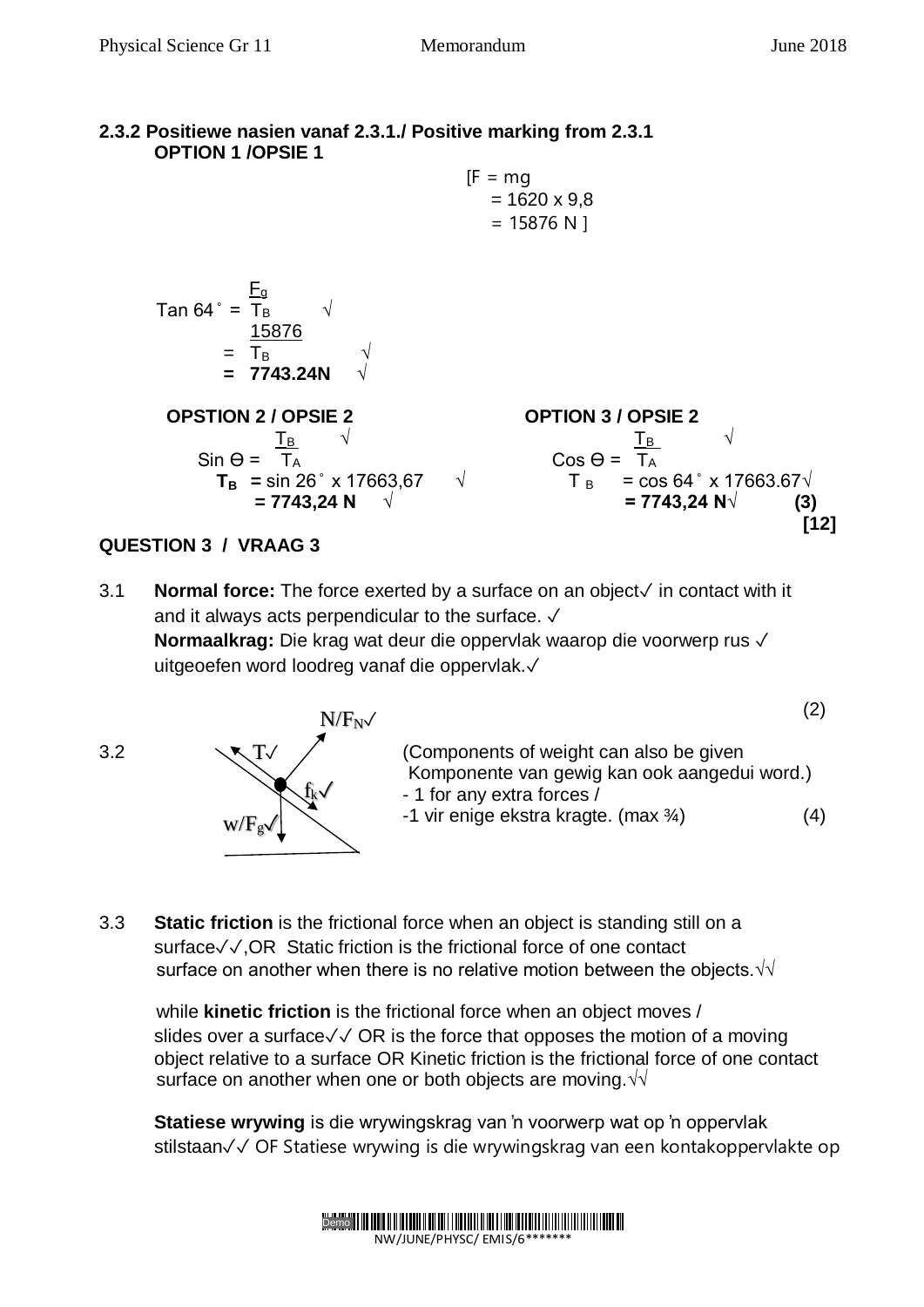'n ander wanneer daar geen relatiewe beweging tussen die voorwerpe is nie  $\sqrt{\sqrt{}}$ 

 terwyl **kinetiese wrywing** 'n wrywingskrag is wanneer 'n voorwerp oor 'n oppervlak beweeg / gly ✓✓ OF Kinetiese wrywing is die wrywingskrag wat 'n oppervlakte op 'n voorwerp uitoefen wanneer die voorwerp beweeg. $\sqrt{v}$  (4)

## 3.4.1 **OPTION 1 / OPSIE 1**

 $N = Fg + Fg$  x cos 30° $\sqrt{ }$  $= (5 \times 9.8) \times \cos 30^{\circ}$  $= 42,44$  N  $\perp$  up slope /  $\perp$  opwaarts  $\sqrt{ }$  $\mu_k = f_k$  $N<sub>0</sub>$  0,18 = \_\_fk\_\_\_ 42,44  $= 7,64$  N // down plane / // afwaarts  $\sqrt{ }$ 

#### **OPTION 2 / OPSIE 2**

$$
\mu x = \frac{f_k}{N\sqrt{N}}
$$
  
0,18 = 
$$
\frac{f_k}{(5 \times 9,8) \sqrt{X} \cos 30^{\circ} \sqrt{N}}
$$
  
= 7,64 N // down plane // afwaarts  $\sqrt{}$  (4)

## 3.4.2 **POSITIEWE NASIEN VAN 3.4.1 AF/ POSITIVE MARKING FROM 3.4.1**

 $\mathbf{F}_{a\perp}$  = F cos  $\Theta$  en / and  $\mathbf{F}_{a\parallel}$  =  $\mathbf{F}_{a}$  sin  $\Theta$  $= 68 \cos 12^\circ$   $= (5 \times 9.8 \sin 30^\circ)$  $= 66,15 \text{ N}$   $= 24,5 \text{ N}$  $F_{net} = ma$  – *F*<sub>net</sub> on 7kg:  $F_x - T - f_k = m \times a$  *i Any formula / enige formule*  $(68 \times \cos 12^{\circ}) - T - 6 = 7a$  $T = -7a + 60,51...(1)$  $F_{net} = ma$ *F*<sub>net</sub> on 5kg: - Fg// + Tx - fk = m x a  $\checkmark$  $(-5 \times 9.8 \times \sin 30^\circ) + T - 7.64 = 5a$  $T = 5a + 32,14$  ……. (2)  $\sqrt{ }$  $(1) + (2)$ : - 7a + 60,51 = 5a + 32,14  $\sqrt{ }$  $12a = 28,37$  $a = 2,36$  m.s-2  $\checkmark$  to the left  $\checkmark$  / na links (7)

Demo **Maria Maria Maria Maria Maria Maria Maria Maria Maria Maria Maria Maria Maria Maria Maria Maria Maria Mar** NW/JUNE/PHYSC/ EMIS/6\*\*\*  $\overline{A}$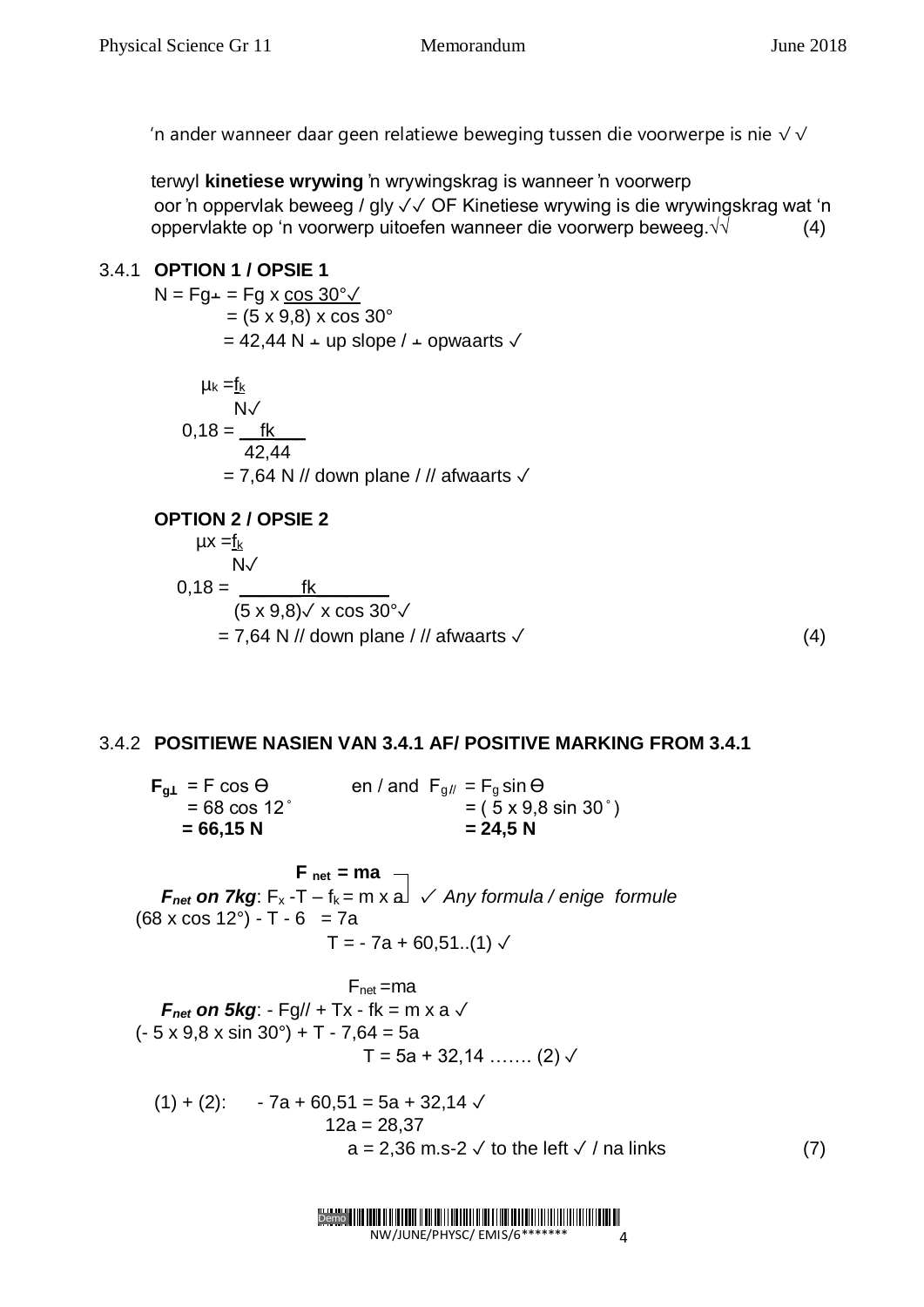## 3.4.3 **POSITIEWE NASIEN VAN 3.4.2. AF / POSITIVE MARKING FROM 3.4.2. OPTION 1 / OPSIE 1**

 $T = -7a + 60,51...$  (1)  $\sqrt{ }$  $= -7 (2,36)$   $\sqrt{+60,51}$  $= -16,52 + 60,51$  $= 43,99$  N  $\checkmark$ 

## **OPTION 2 / OPSIE 2**

 $T = 5a + 32,14$  ……. (2)  $\sqrt{ }$  $= 5 (2,36) \sqrt{+32,14}$  $= 43,94 \text{ N } \checkmark$  (3)

**[24]**

## **QUESTION 4 / VRAAG 4**

#### 4.1 **Newton's Law of Universal Gravitation**

Every particle in the universe exerts a force of gravitational attraction on every other particle. The force between the two particles is directly proportional to the product of their masses √and inversely proportional to the square of the distance between them. ✓

#### **Newton se Universele Gravitasie Wet**

Elke voorwerp in die heelal trek elke ander voorwerp aan met 'n krag wat direk eweredig is aan die produk van die massas van die voorwerpe ✓ en omqekeerd ewerediq is aan die kwadraat van die afstand tussen die massa-middelpunte van die twee voorwerpe.✓ (2)

4.2 
$$
F = \frac{Gm_s m_A}{r^2} \sqrt{r^2}
$$
  
\n5000 $\sqrt{r^2} = \frac{6.67 \times 10^{-11}(615) \sqrt{5.98 \times 10^{24}} \sqrt{r^2}}{r^2}$   
\n
$$
r = 7.004321,38 \text{ m}
$$
  
\n= 7.004,32 km $\sqrt{r^2}$  (5)

[7]

## QUESTION 5 / VRAAG 5

 $5.1.1 \, \text{r/s}$  in  $\theta \, \text{r} \sqrt{ }$  (1)  $5.1.2$  i/sin  $\Theta$  i  $\checkmark$  (1) 5.1.3 The type of block used/temperature of the surroundings/source of light/surface on which block is placed

Die tipe blok gebruik/temperatuur van die omgewing/bron van die lig/ oppervlak waarop blok geplaas word. (1)

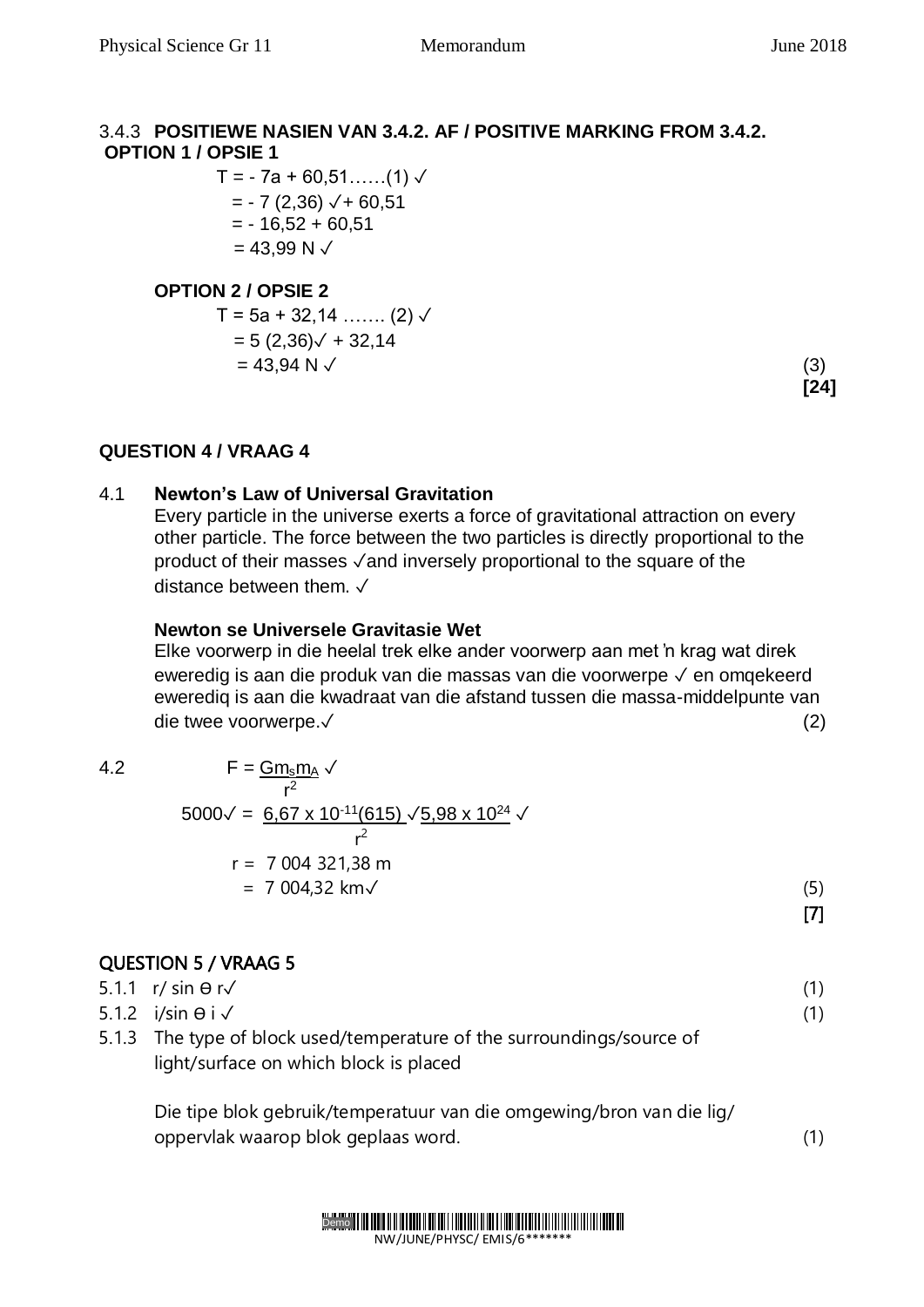## 5.2 Graph of sin **Ө**i versus sin **Ө**r / Grafiek van sin **Ө**i teenoor sin **Ө** r



Sin **Ө** i

| Slope of graph/Helling van grafiek = $n = \Delta y$ = $\Delta \sin r$ |    | OR $n = \Delta \sin r \quad \sqrt{\Delta}$ |
|-----------------------------------------------------------------------|----|--------------------------------------------|
| $\Delta$ sin i $\sqrt{ }$<br>Δx                                       |    | ∆sin i                                     |
| $= (0.6 - 0)$                                                         | OR | $(0.629 - 0.174) \sqrt{ }$                 |
| $(0.9 - 0) \sqrt{2}$                                                  |    | $(0.940 - 0.259)$                          |
| $= 0.67 \sqrt{ }$                                                     |    | $= 0.668 \sqrt{2}$                         |

#### **RUBRIC FOR MARKING GRAPH / RUBRIEK VIR NASIEN VAN GRAFIEK**

| Axes correctly chosen and labelled/Asse korrek<br>gekies en benoem                                                                                          |    |
|-------------------------------------------------------------------------------------------------------------------------------------------------------------|----|
| Graph has a descriptive title/ grafiek het 'n<br>beskrywende titel                                                                                          | ν  |
| Correctly plotted points (minimum of 4 points)/<br>punte korrek geteken (minimum van 4 punte)                                                               | νV |
| Best line of fit / Beste lyn van plasing                                                                                                                    | v  |
| Deduct a maximum of 1 mark if more than 3<br>points are incorrectly plotted<br>Trek 'n maksimum van 1 punt af indien meer as 3<br>punte verkeerd getrek is. |    |

(8)

#### POSITIVE MARKING FROM 5.2 / POSITIEWE MERK VAN 5.2 AF

5.3  $n = c \sqrt{ }$ version of the state of the state of the state of the state of the state of the state of the state of the state of the state of the state of the state of the state of the state of the state of the state of the state of the  $v = 3 \times 10^8$ de *0.67* 

$$
0.67 = 4.48 \times 10^8 \text{ m} \cdot \text{s}^{-1} \checkmark
$$
 (3)

[14]



6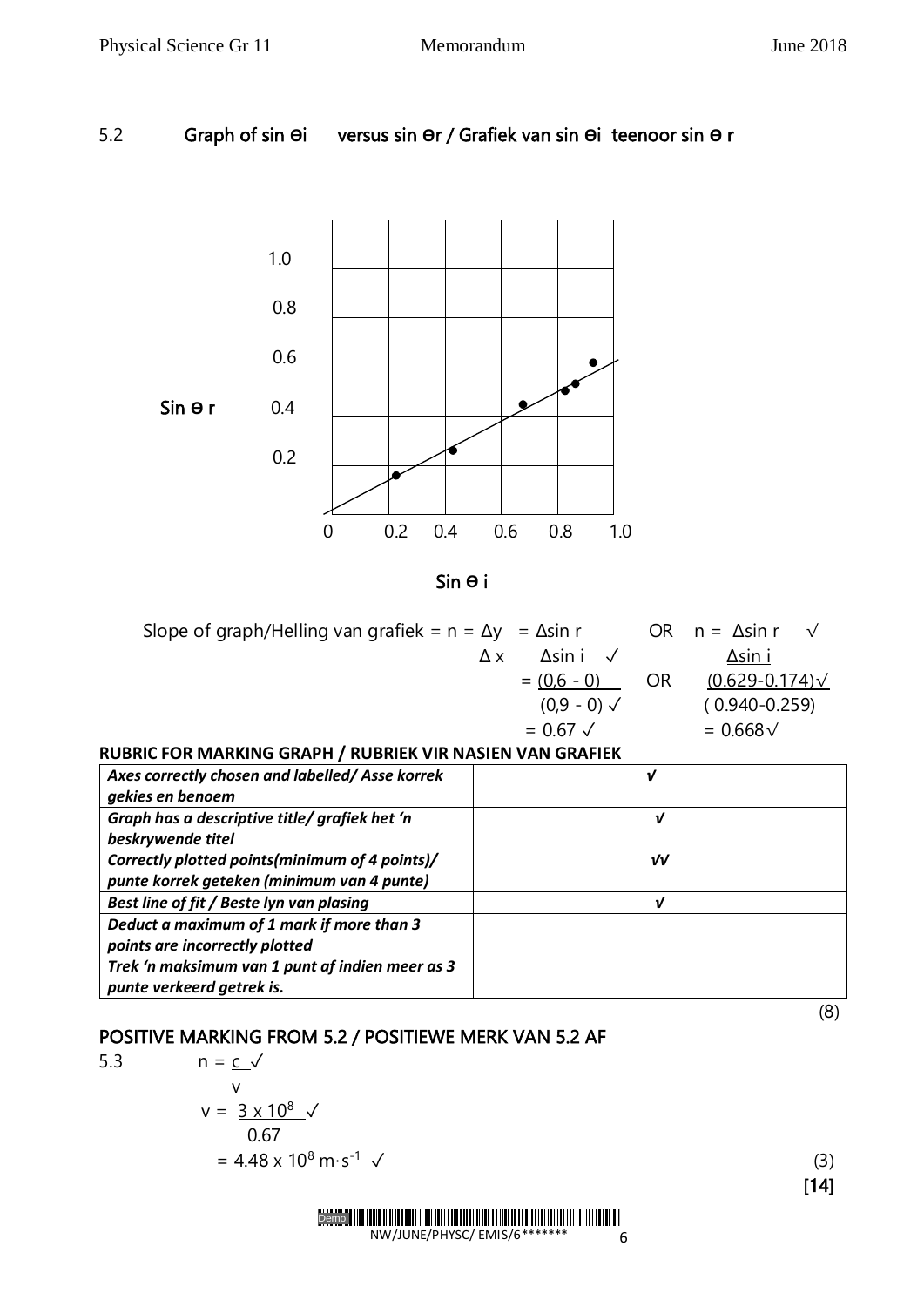## QUESTION 6 / VRAAG 6

6.1 The refractive index is the ratio between the speed of light in a vacuum ✓and the speed of light in a medium.  $\sqrt{ }$ 

Die brekingsindeks is die verhouding tussen die spoed van lig in 'n vakuum √ en die spoed van lig in 'n medium. ✓ (2)

- 6.2  $n_i sin\theta_i = n_r sin\theta_r \sqrt{ }$ 1.33 sin 37°  $\sqrt{ }$  = 1.47 sin θ<sub>r</sub>  $\sqrt{ }$  $\Theta_{r} = 32.99^{\circ}$   $\checkmark$  (4)
	-

6.3 Olive oil has a higher optical density than water. ✓✓ Olyfolie het 'n groter optiese digtheid as water.

#### OR/OF

Water has a lower optical density than water. √√ Water het 'n laer optiese digtheid as olyfolie. (2)

6.4 AWAY from the normal✓ WEG van die normal

> The speed of light in air is faster than the speed of light in oil because the refractive index of oil is higher than of air. ✓

Die spoed van lig in lug is vinniger as die spoed van lig in olie omdat die brekingsindeks van olie groter is as die van lug.

## OR/OF

Light is moving from an optical more dense to a less dense medium.  $√$ Lig beweeg van 'n optiese digter na 'n optiese minder digte medium. (2)

 $6.5$  Oil to air ✓ (1) Olie na lug

[11]

## QUESTION 7 / VRAAG 7

| 7.1 | Light consisting of only one wavelength. |  |  |
|-----|------------------------------------------|--|--|
|     | Lig wat uit net een golflengte bestaan.  |  |  |
|     | 7.2.1 INCREASE / TOENEEM                 |  |  |

7.2.2 INCREASE / TOENEEM (1)

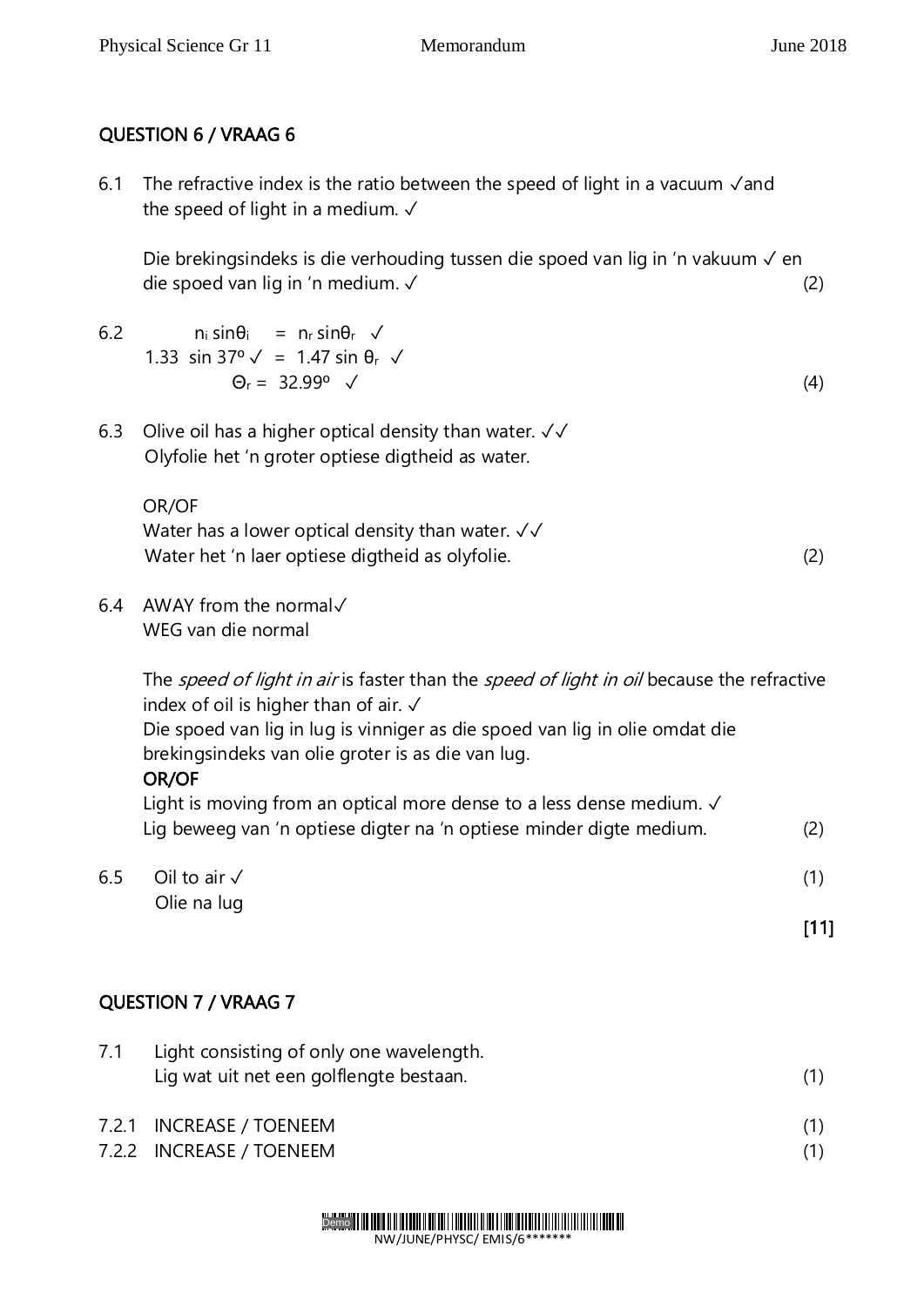| 7.3 | A central bright band of coloured light with alternating dark and light bands V<br>to the sides getting dimmer.√<br>'n Helder breë sentrale kleurband afgewissel deur swart bande Ven helder<br>bande, wat dowwer word na die kante. √ | (2)<br>$[5]$             |
|-----|----------------------------------------------------------------------------------------------------------------------------------------------------------------------------------------------------------------------------------------|--------------------------|
|     | <b>QUESTION 8 / VRAAG 8</b>                                                                                                                                                                                                            |                          |
| 8.1 | Boiling point is the temperature when a liquid's vapour pressure is equal to<br>its atmospheric pressure.√√                                                                                                                            |                          |
|     | Kookpunt is die temperatuur wanneer die dampdruk van 'n vloeistof gelyk is<br>aan die atmosferiese druk.√√                                                                                                                             | (2)                      |
| 8.2 | 8.2.1 He √<br>8.2.2 NH <sub>3</sub> $\sqrt{ }$<br>8.2.3 NaCl √<br>8.2.4 CC $l_4$ $\checkmark$                                                                                                                                          | (1)<br>(1)<br>(1)<br>(1) |
| 8.3 | 8.3.1 London / dispersion forces√<br>London / dispersiekragte.√                                                                                                                                                                        | (1)                      |
| 8.4 | Dative covalent bond√<br>Datief kovalente binding. √                                                                                                                                                                                   | (1)                      |
| 8.5 | $CCl_4 \vee 8CH_4 \vee$                                                                                                                                                                                                                | (2)<br>$[10]$            |

# QUESTION 9 / VRAAG 9

| 9.1 | Hydrogen bonds √<br>Waterstofbinding √                                                                              | (1) |
|-----|---------------------------------------------------------------------------------------------------------------------|-----|
| 9.2 | Specific heat is the amount of heat needed to raise the temperature of one<br>kilogram of mass by 1°C. $\checkmark$ |     |
|     | Spesifieke warmte kapasiteit is die hoeveelheid hitte wat nodig is om die                                           |     |
|     | temperatuur van 'n massa van 1kg met 1°C te laat styg. √                                                            | (1) |

9.3  $H:\ddot{Q}:\ddot{H}$ 

(2)

9.4 Angular/bent √ Hoekig  $\sqrt{ }$  (1)

 $\checkmark$ 

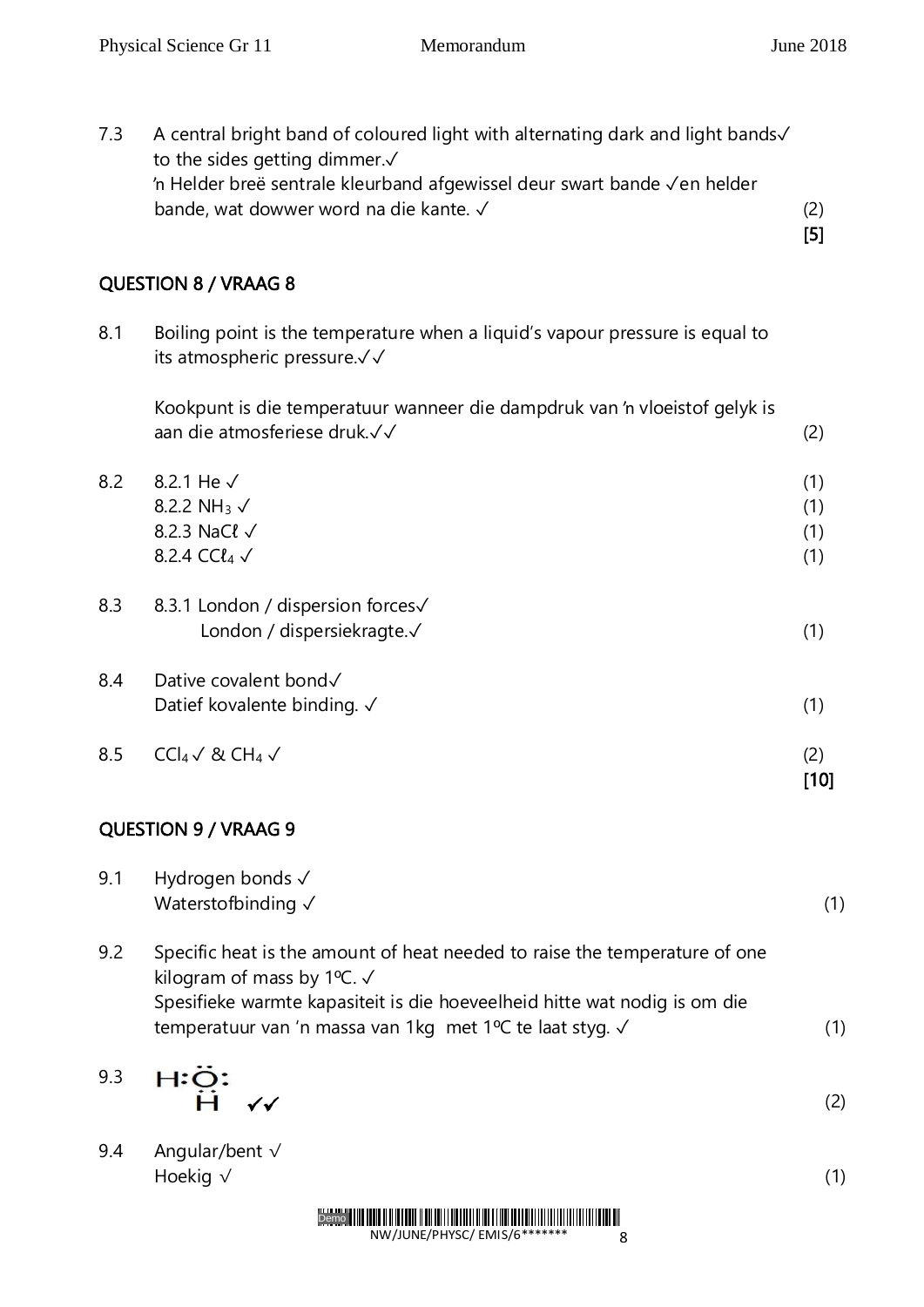## 9.5 Polar. √

The O atom is more electronegative than the H atom. √ Both dipole moments work in the same direction to give a net dipole moment in the direction of the O atom. ✓ The oxygen side of the molecule becomes slightly more negative than the hydrogen side and a polar molecule forms. √

Die O atoom is meer elektronegatief as die H atoom. ✓ Beide dipoolmomente werk in dieselfde rigting en gee 'n netto dipoolmoment in die rigting van die O atoom. ✓ Die suurstofkant van die molekuul word gedeeltlike negatief en die waterstofkant positief sodat 'n polêre molekuul vorm. ✓ (4)

## 9.6 KCl √

The KCl is an ionic substance with Coulomb forces which are comparable in size with the hydrogen bonding found in water. √

Die KCl is 'n ioniese stof met Coloumbkragte wat van dieselfde grootte/sterkte as die waterstofbinding in die water is. ✓ (2)

#### 9.7 Capillarity √

Adhesion forces between the water molecules and the glass causes water to rise up the edges of the glass. √

Kapillariteit ✓

Adhesie kragte tussen die watermolekules en die glas veroorsaak dat die water opstoot in die glasbuis. ✓ (2)

## 9.8 9.8.1 Higher heat capacity√√

Hoër warmte kapasiteit√√ (2)

9.8.2 Water has strong hydrogen bonding between its particles√. This means, it takes more heat to raise the temperature of water√ one degree than any other liquid (except ammonia). Water het sterk waterstofbindings tussen die molekules. √ Dit beteken dat

meer hitte nodig is om water met een graad te laat styg as enige ander vloeistof. .(behalwe ammoniak) √ (2)

9.8.3 There would be large changes in temperature√and life would not exist√.

Daar sal groot verandering in die temperatuur wees√ wat lewe op aarde onmoontlik sal maak. √ (2)

 $[19]$ 

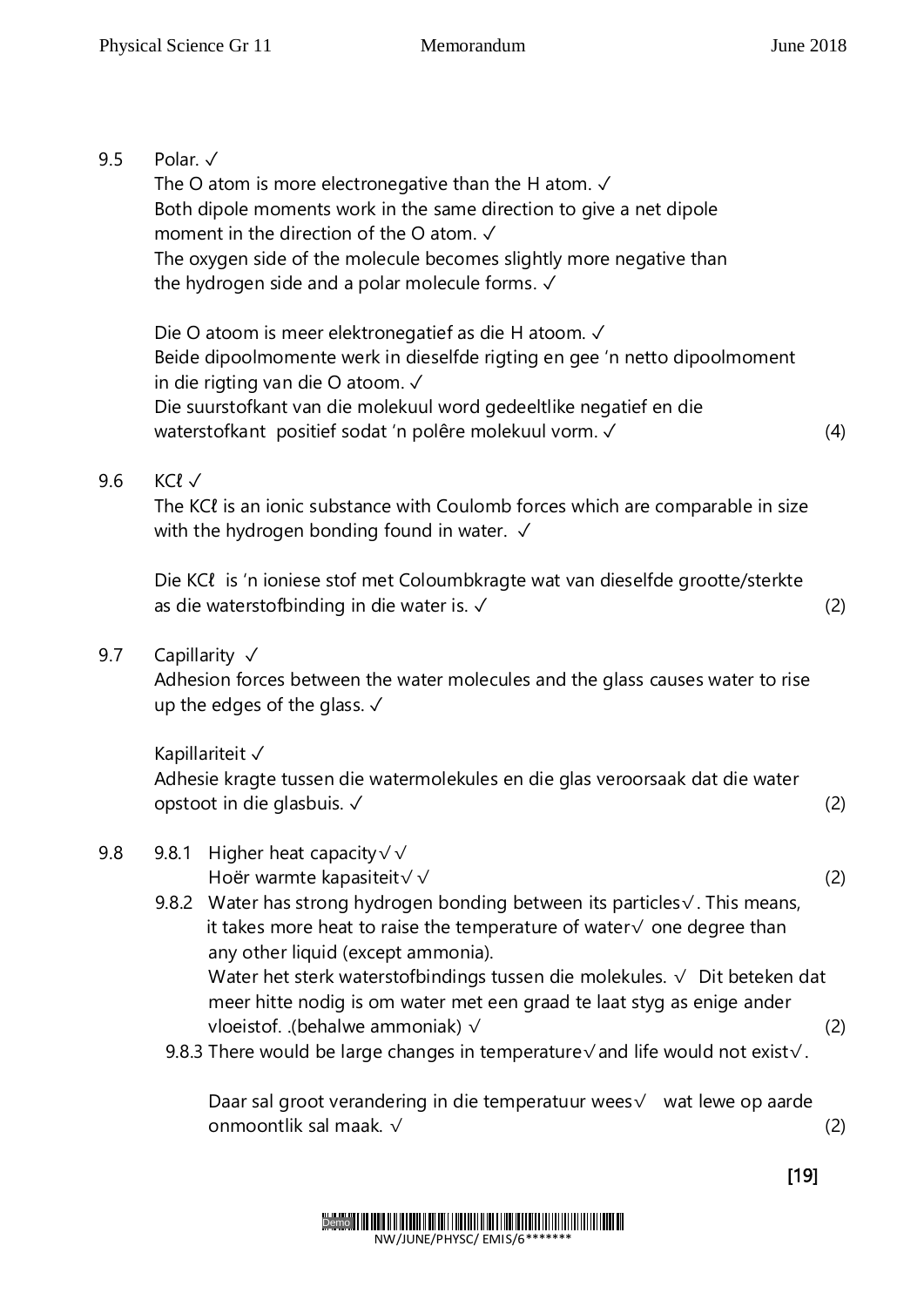## QUESTION 10 / VRAAG 10

- 10.1 10.1.1  $\frac{1}{1}$  1  $p \alpha$  V  $\checkmark$  OR/OF V  $\alpha$   $p$   $\checkmark$  (1)
	- 10.1.2 Boyle's law/Boyle se wet ✓ (1)
	- 10.1.3 As the volume of the container decreases, the number of collisions per unit area ✓ on the walls of the container increases. ✓

Soos die volume van die houer afneem, neem die aantal botsings per eenheidsoppervlakte ✓ teen die wande van die houer toe. ✓ (2)

10.2 Mass ✓ & temperature ✓ Massa ✓ & temperatuur ✓

ANY TWO/ENIGE TWEE: ✓✓

• Wait a while after increasing the pressure before taking a volume reading.

Wag 'n rukkie voordat die volumelesing geneem word nadat die druk verhoog is.

- Increase the pressure in small amounts to limit the temperature change. Verhoog die druk in klein hoeveelhede om die temperatuurstyging te beperk.
- Same mass of gas is trapped (in tube), ensure that there is no leakage of gas Dieselfde massa gas is vasgevang (in buis), maak seker dat daar geen lekkasie van die gas is nie (4)

|                                         | <b>Notes/Aantekeninge</b>                |     |
|-----------------------------------------|------------------------------------------|-----|
| 10.3 30cm <sup>3</sup> $\sqrt{ }$       | May use any set of values from the graph | (1) |
|                                         | that gives the correct answer.           |     |
|                                         | Mag enige stel waardes op die grafiek    |     |
|                                         | wat die korrekte antwoord gee gebruik.   |     |
| 10.4<br>$p_1V_1 = p_2V_2 \sqrt{ }$      |                                          |     |
| $(120)(30) \sqrt{ }$ = p2(5) $\sqrt{ }$ |                                          |     |

$$
\therefore \text{p2} = 720 \text{ kPa} \checkmark \tag{4}
$$

10.5 High pressures / Hoë drukke✓ Low temperatures / Lae temperature ✓ (2)

 $[15]$